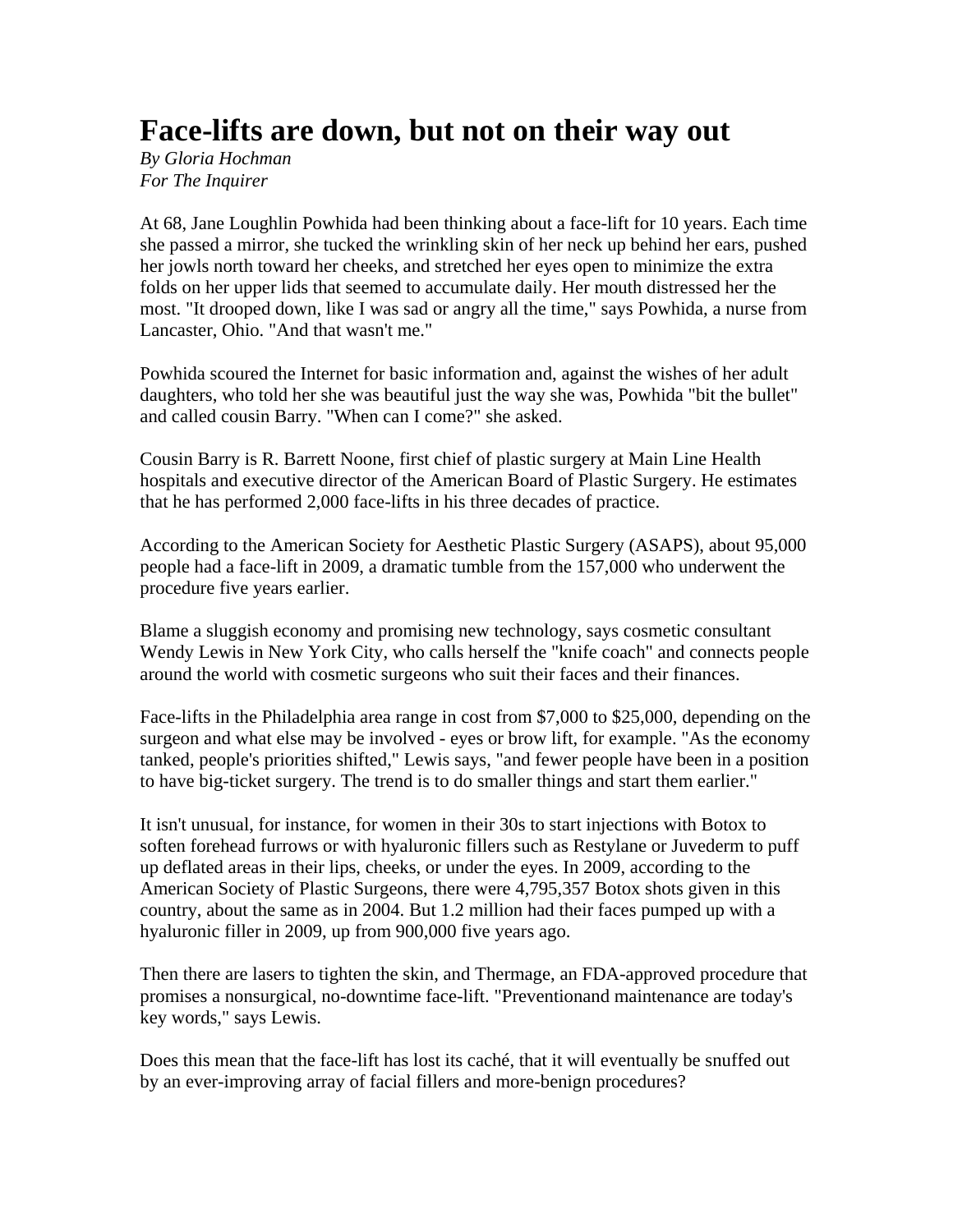No way, says Sherrell Aston, ASAPS spokesman and chairman of plastic surgery at Manhattan Eye, Ear and Throat Hospital (MEETH). "When someone has jowls and sags and wrinkles, only a face-lift will restore the contours of youth. You can't do it with machines or lasers, and you can't lift the face with fillers."

The world of cosmetic surgery is seductive. Magazines are crammed with ads that promise a new look and a new life, and the websites of surgeons feature tantalizing before-and-after pictures.

The motivation to have the surgery remains strong, says David Sarwer, associate professor of psychology at the Center for Human Appearance at the University of Pennsylvania School of Medicine. "From an evolutionary perspective, one thing that denotes beauty is a more youthful appearance. How we look impacts how we are perceived by other people. So having a face-lift may be a rational choice, particularly for those with jobs where appearance and presentation are at a higher premium. It is not a realistic decision for someone who thinks a face-lift will save her marriage."

Powhida, mother of four, grandmother of nine, made her decision because she wanted to move from hospice nursing into administration and was convinced her appearance was holding her back. "I felt energetic and able to do more than my share of the work. But I looked in the mirror and thought to myself, 'Jane, you look your age.' Psychologically and economically, I knew I had to make this decision."

The face-lift has changed significantly since the days when Noone began his career. No longer is it a luxury to be enjoyed only by movie stars and wives of corporate executives. Those opting for the scalpel have stretched to include more men - nearly 11,000 men, or about 12 percent of the total, had lifts in 2009 - and younger women, those in their 30s and 40s. Depending on who your doctor is, cosmetic surgery can be more affordable and less invasive and can offer options that 20 years ago could not have been imagined.

The trend today is toward plumper. Tight is out. The buzzword isvolume, which you lose as you age. Long incisions into the hairline may be replaced by shorter ones that end behind the ear.

Fat is being transferred from the derriere to the cheek to restore youthful fullness. Recovery time is truncated, and patients may spend a night in a luxury hotel instead of a hospital room.

Nurse Peggie Broderick, a fixture in the world of plastic surgery, having worked at MEETH for 27 years before being lured away by New York plastic surgeon Daniel Baker, says the biggest change has been the use of homeopathic medications such as Bromelain and Arnica Montana to ease swelling and bleeding. Broderick now works in the Park Avenue offices of cosmetic surgeon Alan Matarasso.

Perhaps most important, says Noone, "we've developed simpler ways of doing what was once a complicated operation."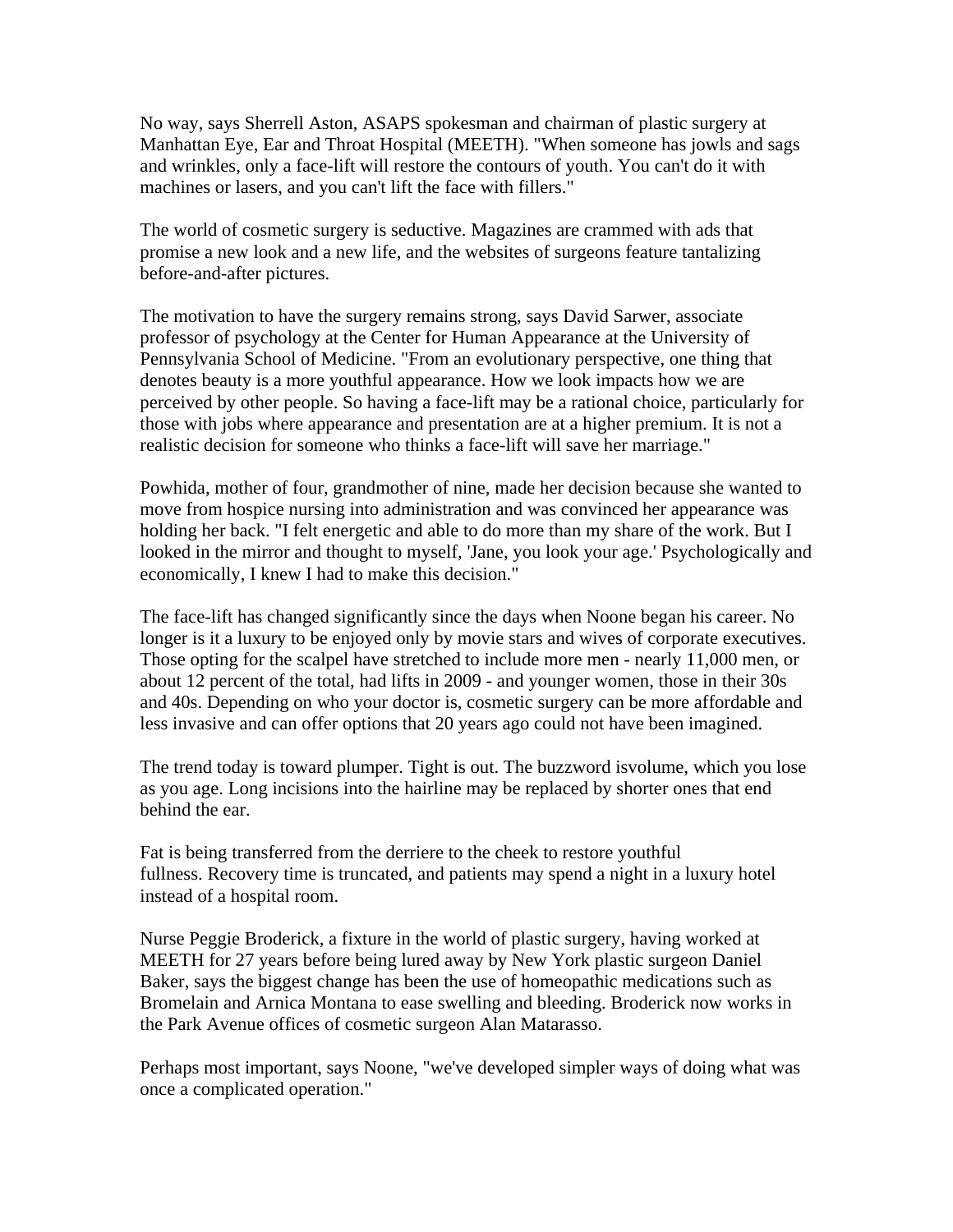Still, a face-lift is real surgery and not without risks. From 1 percent to 3 percent of women and 7 percent to 9 percent of men experience a hematoma, a blood collection under the skin that must be drained; a small number - 0.5 percent to 2.6 percent - may have nerve injuries; infection may occur in fewer than 0.2 percent of patients, concluded John Rhee, a cosmetic surgeon at the Medical School of Wisconsin. But the risks of dying on the table are extremely low.

Powhida had more than just a face-lift. Noone did an upper and lower blepharoplasty – eyelid surgery - to restore more youthful eyes, and laser treatment to erase the lines on her upper lip. Six days later, Powhida, still bruised and swollen, drove the 463-mile trip to Ohio alone.

It has been about four months since Powhida's surgery. She is getting incredible feedback, including a comment from a startled friend she hadn't seen in 48 years: "Time seems to have stood still for you," the woman said.

Since the early 1970s, the SMAS lift has become the gold standard. The SMAS, an acronym for the superficial musculoaponeurotic system, refers to the soft connective and fatty tissue layers just below the skin.

In the early 1990s, a Dallas surgeon, Sam Hamra, popularized the deep-plane face-lift, which went even deeper than the SMAS layer and resulted, he says, in less bruising. Hamra, author ofThe Facelift Letdown, now does a "composite lift," which includes surgery to rejuvenate the eyelid-cheek area.

Its advantage, he says, is that the mid and lower face will be more in harmony. The disadvantages are the cost (\$21,000 to \$22,000); five hours in the operating room; and a protracted, six-to-eight-week recovery period. In today's world, where a quick return to work is critical for most patients, Hamra acknowledges that he performs his handiwork on fewer than 100 patients a year. His practice, when he is not traveling, includes bodycontour surgery and rhinoplasty.

None of the plastic-surgery luminaries in the area - Philadelphia, New Jersey, and New York - seems to do exactly the same thing. Louis Bucky, division chief of plastic surgery at Pennsylvania Hospital, injects the patient's own fat, which is thought to be rich in stem cells, into parts of the face during every face-lift. The key, he says, is getting the fat to survive.

Daniel Baker, the New York surgeon who has face-lifted myriad Philadelphia-area women, is credited with originating the short-scar face-lift. But he doesn't use it on everyone and will not compromise results in exchange for a shorter incision. Baker, professor of surgery at New York University Medical School's Institute of Reconstructive Plastic Surgery, is known for lifts that last from 10 to 15 years.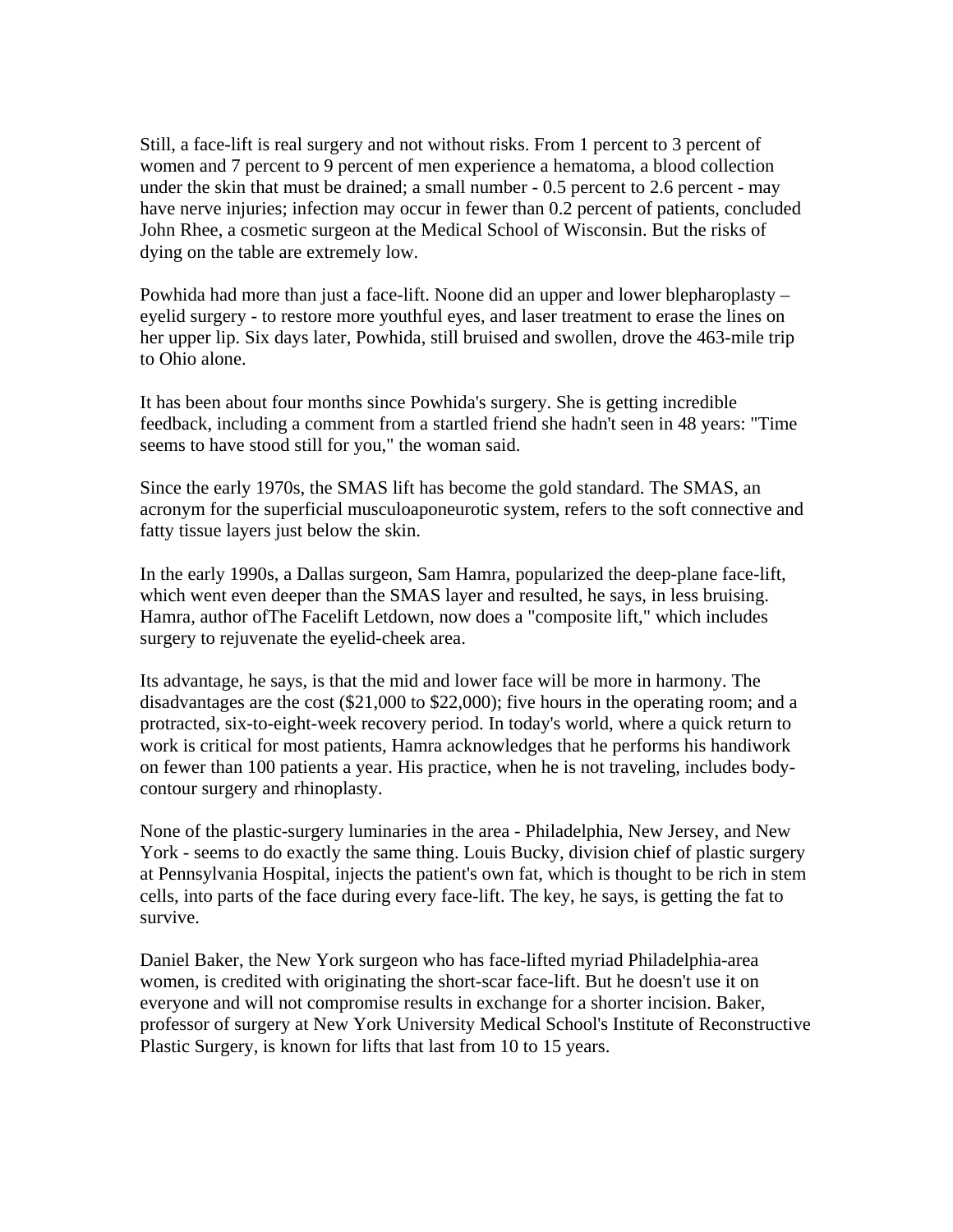Allan Wulc, associate surgeon at Abington Memorial Hospital, recognized for his blepharoplasties, also specializes in a midface lift paired with fat injections.

Alan Matarasso, clinical professor in the department of surgery (plastic surgery) at Albert Einstein College of Medicine in New York, likes tissue sealant instead of drains, uses barbed sutures to take tension off the incisions, and prefers the short-scar incision, which he has used on more than 1,000 patients. Matarasso says his patients rarely complain of pain.

Sam Rizk, who is board certified in both otolaryngology and facial plastic surgery in New York, uses a modified version of Hamra's deep-plane lift, which he says reduces swelling and results in a speedier recovery. He performs surgery using a 3-D, highdefinition, telescopic camera system to get a better view of the brow, neck, and nose. "It is the eye inside the face," he says, "magnified many times so I can see the interior area more clearly, reduce the length of the incision, and do a safer lift."

Bruce B. Zappan, a Center City podiatrist, chose Rizk as his surgeon on the recommendation of a friend, a plastic-surgery nurse. Zappan, 59, divorced 13 years ago, wanted to look younger and keep up with his 37-year-old girlfriend. Zappan had a rhinoplasty to correct a curve at the tip of his nose, and a blepharoplasty to widen his eyes. He says he had no pain and was back in his office five days later. Every so often, he returns to Rizk for Botox in his forehead. "I feel good about myself," he says. "If I needed any other face work, I wouldn't hesitate to go back to him."

Jane Davis, of Cherry Hill, an attractive 69-year-old who had a face-lift two years ago, echoes Zappan's sentiments. After her 21/2-hour surgery, she was escorted to the Ritz-Carlton Philadelphia, "with a babushka on my head, and got into bed." The nurse who accompanied her put an Arnica tablet under her tongue to help with the healing. The next day, the dressing around her head was removed by her doctor, Louis Bucky, who visited her at the Ritz, and replaced with a chin strap, which she wore for a week. She says she never bruised or became swollen. Her only complaint was stiffness in her face and numbness behind her ears, which lasted a short time. "When my husband died, I realized that that chapter in my life was over," says Davis. "Chapter Two would be Jane's journey alone. Now, I'm a widow with a new face and a new hairdo. The best thing is that when I'm out with my grandson, people will look at us and gasp, 'You're the grandmother?' "I love my life. If I had to do it again, I wouldn't hesitate for an instant."

## **What to ask before the surgery**

Some of the top people in plastic surgery offer this advice if you're considering a facelift: Talk to friends about their experiences and don't forget your hairdresser. He or she is likely to know who does the "best scars." Be sure that the doctor you choose is board certified by the American Board of Facial Plastic and Reconstructive Surgery or the American Board of Plastic Surgery.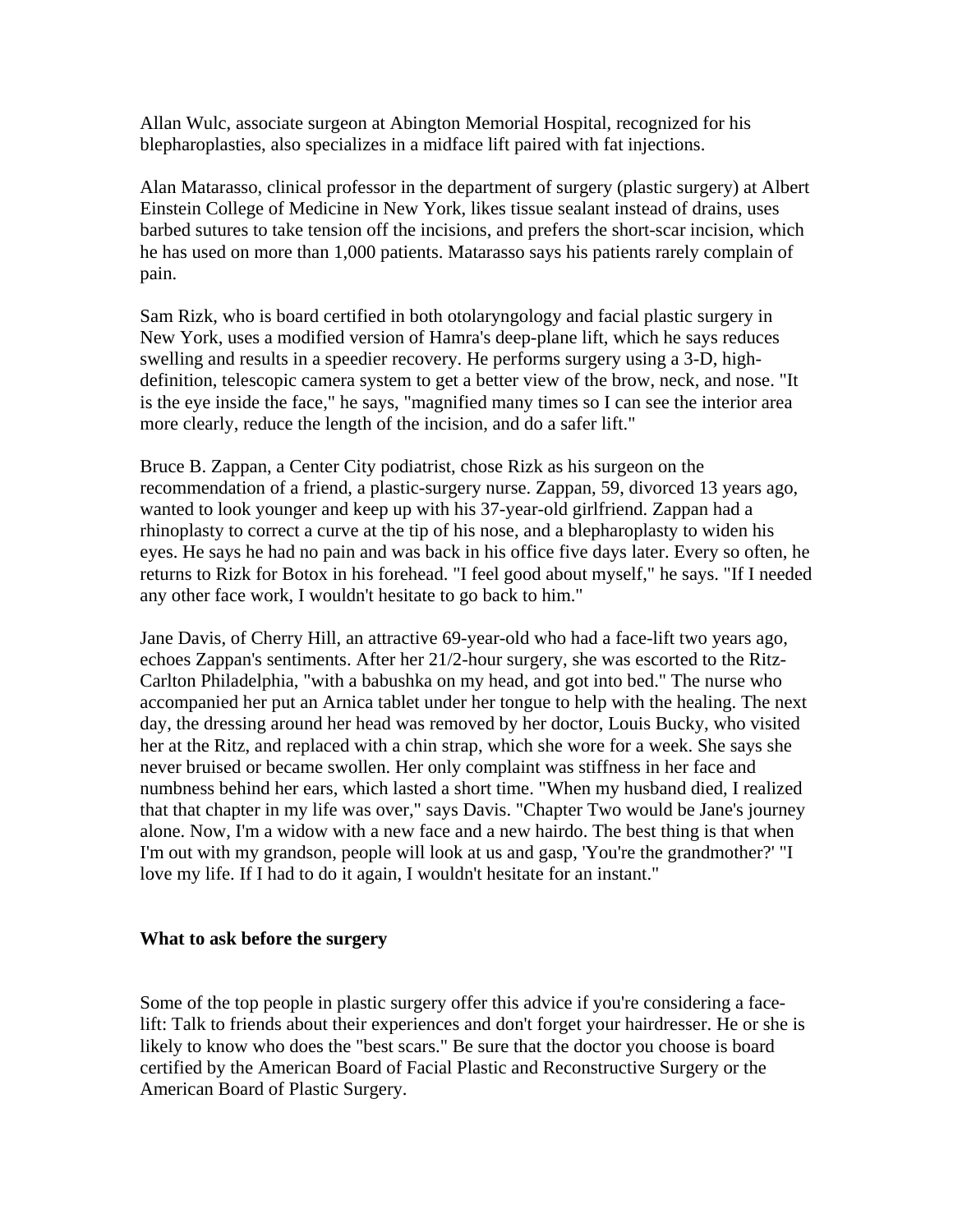Peggie Broderick, nurse: Be honest with your doctor about your medical history, including medications you are taking. Never conceal your smoking habits or preexisting conditions. Doing so could cost you your life.

Dr. Barry Noone: Beware of false promises or glitzy advertising. A weekend face-lift is a marketing term, not a medical one. Your lift is likely to be short-lived.

Dr. Louis Bucky: Be sure your surgeon evaluates these three issues: loss of elasticity, loss of volume, and gravitational changes. Some people need attention to all three, others just one or two.

Dr. Daniel Baker: Choose a surgeon whose aesthetic sense corresponds to yours and who uses a technique that gets long-lasting results with a minimum of down time.

Dr. Sam Hamra: Results of a face-lift must be measured over time. After three months, everyone is likely to look great. The swelling still present at that time is a gift and gives a good look. It's how it survives in two years or seven years that counts.

## **Dr. Sherrell Aston: There is not just one face-lift technique. What you do depends on the anatomy of the person.**

Dr. Alan Matarasso: Do your homework. The key elements are the surgeon's competence, the patient's compliance, having an anesthesiologist present during the surgery, and the safety of the facility.

Dr. Sam Rizk: Insist that the doctor you are considering show you pictures or connect you with patients who have had procedures similar to what you want. If he or she won't do it, find another doctor.

## **Before making a final decision, ask the doctor:**

*What kind of anesthesia do you use?*